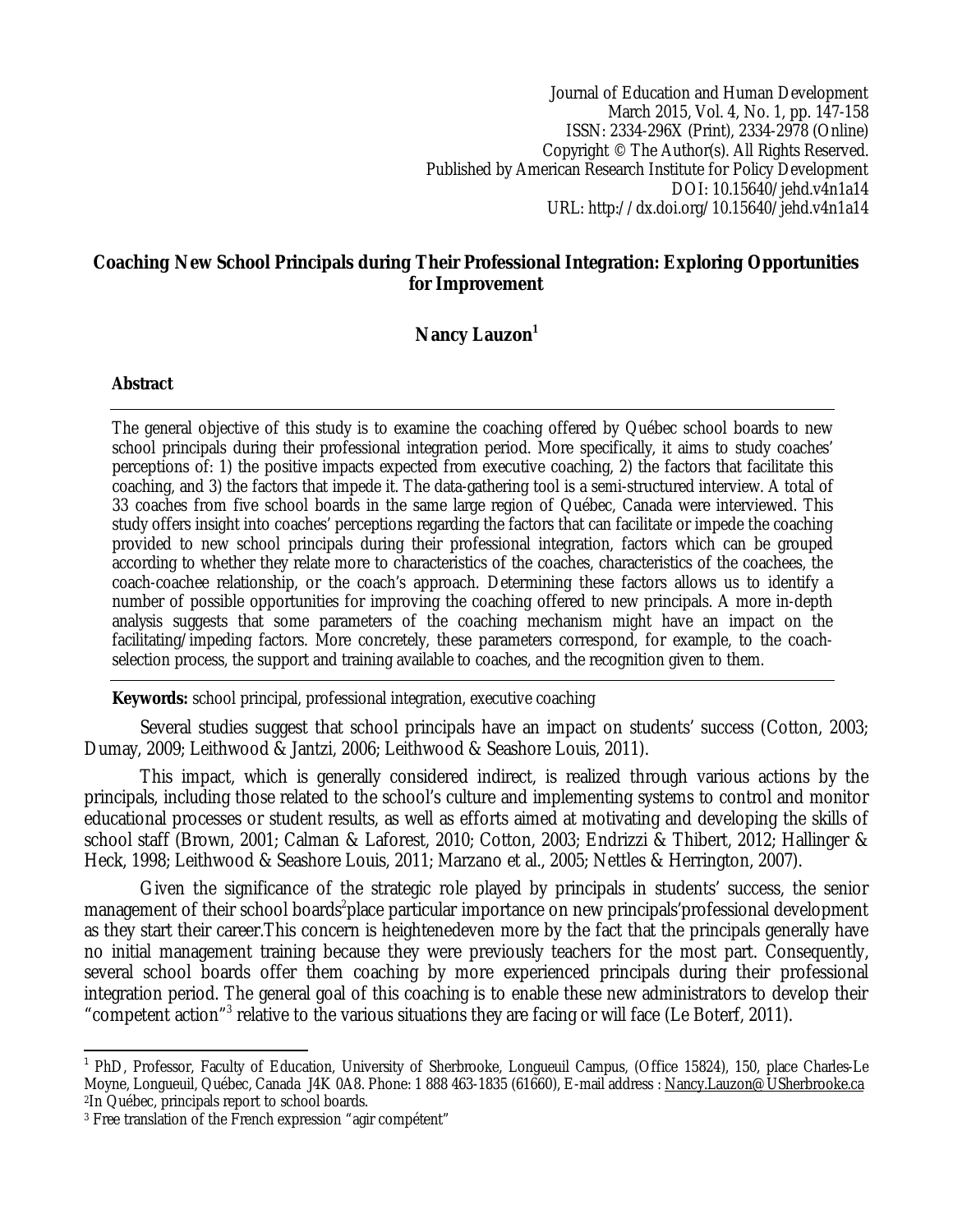This "competent action" can be developed through, among other means, the transmission of knowledge from more experienced principals andlearning in action (Lauzon & Corriveau, 2013; Lauzon et al., 2013). Our current work on the coaching of new school principals during their professional integration suggests that the level of satisfaction with this activity varies greatlyfor both school board senior management and the coaches and coachees. In light of the importance of the principals' role, it is relevant to ask: What factors are likely to facilitate or impede the coaching of new school principals during their professional integration?

## **1. Purpose of the Study**

The general objective of this study is to examine the coaching offered by Québec school boards to new school principals during their professional integration period. More specifically, it aims to study coaches' perceptions of: 1) the positive impacts expected from executive coaching, 2) the factors that facilitate this coaching, and 3) the factors that impede it.

## **2. Focus of the Study**

Our review of the literature as well asrecent work done point to the need for an examination of executive coaching from a broader perspective, that of a guidance and support process in a dyadic context aimed at transmitting the knowledge of a more experienced manager (expert) to a less experienced one(novice) (Lauzon et al., 2013; Paul, 2004; Wilkesmann & Wilkesmann, 2011). Note that the transmission of knowledge is not considered here in its strictest sense, but rather as a process within which organizational actors discuss ideas, receive knowledge and are influenced by the other's experience (Van Wijk, Jansen, &Lyles, 2008). This perspective thus holds that both the coach and the coachee have an active role to play in the coaching process.

## **3. Conceptual Framework and Literature Review**

Several authors propose a definition of executive coaching (Bacon & Spear, 2003; Douglas & Morley, 2000; Joo, 2005; Kilburg, 1996; Baron& Morin, 2010). Within the context of this study, the expression is understood to mean the process by which an experienced school principal plays a coaching role with a new principal during his/herprofessional integration period<sup>4</sup>. More specifically, we haveadopted the definition proposed by Baron and Morin (2010, p. 48) based on that of Douglas and Morley (2000, p. 40, free translation):

Executive coaching is the process of equipping people with the tools, knowledge, and opportunities they need to develop themselves and become more effective [...]. Executive coaching involves the teaching of skills in the context of a personal relationship with the learner, and providing feedback on the executive's interpersonal relations and skills [...]. An ongoing series of activities tailored to the individual's current issues or relevant problem is designed by the coach to assist the executive in maintaining a consistent, confident focus as he or she tunes strengths and manages shortcomings [...].

# 3.1 Positive Impacts Expected From Executive Coaching

An examination of the factors that can facilitate or impede the success of executive coaching warrants considering the positive impacts that are expected from it. According to some authors, the general goal of executive coaching is the development of the coachee's professional competencies (Baron & Morin, 2009). More precisely, Baron & Morin (2009, p. 88) indicate that some research suggests a link between executive coaching and individual performance (McGovern et al., 2001; Olivero, Bane, & Kopelman, 1997; Smither et al., 2003), the feeling of effectiveness (Baron & Morin, 2007; Evers et al., 2006), organizational engagement (Luthans & Peterson, 2003; Olivero et al., 1997), leadership (Thach, 2002), conflict resolution (McGovern et al., 2001), the coachee's self-awareness and time management (Gegner, 1997).

 $\overline{\phantom{a}}$ 4The expression "school principal" is intended here to include both principals and vice-principals.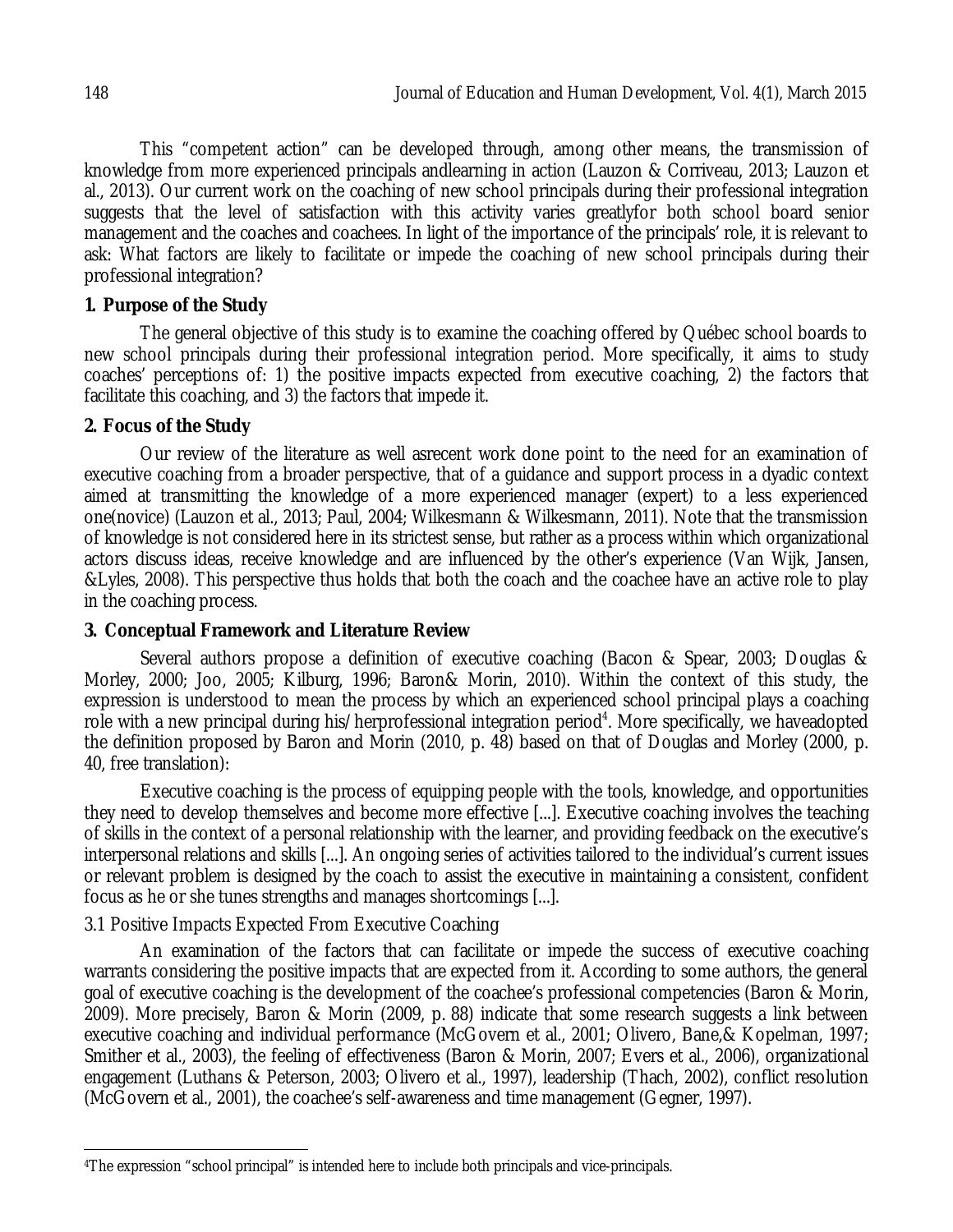### 3.2 Factors That Can Facilitate or Impede the Coaching of New School Principals

Our review of the literature points to a number of factors that can facilitate or impede the coaching of new school principals. We have grouped them based on whether they are more related to the antecedents of coaching or to the coaching process itself. (Joo, 2005).

#### 3.2.1 Antecedents of the Coaching Process

The antecedents of coaching refer to characteristics of the coach and the coachee (Joo, 2005; Jowett, Kanakoglou, & Passmore, 2012). These characteristics can be examined based on two complementary concepts: coaches'/coachees' motivation and their ability to transmit knowledge and to integrate it (Gupta & Govindarajan, 2000; Kalling, 2003; Ko, Kirsch, & King, 2005; Lee & Wu, 2010; O'Dell & Grayson, 1998; Osterloh & Frey, 2000; Szulanski, 1996, 2000). A variety of factors could influence a coach's motivation to transmit knowledge: having an interest in doing so from a career standpoint, obtaining monetary or symbolic recognition, or demonstrating organizational commitment and adherence to the values advocated by the organization (Burgess, 2005; Davenport & Prusak, 2000; Ko, Kirsh & King, 2005; McNichols, 2008; O'Dell & Grayson, 1998). With respect to coaches' abilities, some of the literature discussesthem from a relational perspective, from a communicational perspective, and in terms of facilitating the coachee's learning (Baron & Morin, 2009; Dingman, 2004).

Coaches' relational abilities are evidenced, for example, through an ability to demonstrate a sincere interest, treat the coachee with respect andshow confidence in the coachee. The communicational abilities are those related to asking questions, rephrasing, providing critical and constructive feedback, and confronting coachees' beliefs. Lastly, the abilities related to learning include, for example, the ability to establish an agreement with the coachee and to implement a structured work method, including determining clear objectives (Coutu &Kauffman, 2009; Spence, 2007) and identifying learning difficulties encountered and possible situations for learning transfer. Finally, some authors mention the ability to grasp the issues and reality of the coachee's organizational environment (St-Onge & Gins, 2011).

As for coachees' motivation, it appears related to their openness to receiving feedback from the coach and toself-examination and reflection, as well asto incorporating the coach's knowledge into their own to create new knowledge that they will then use intheir professional activities (Carey, Philippon,& Cumming, 2011; Coutu & Kauffman, 2009; Joo, 2005; Peterson, 2009; St-Onge & Gins, 2011; Wilkesmann& Wilkesmann, 2011). With regard to the factors that could influence coachees' motivation, there are the coach's status and perceivedreputation in the organization (Szulanski, 1996). As previously mentioned, coacheesshould play an active role in the coaching process. However, this role would greatly depend on theirabsorptive capacity, i.e. the ability to recognize the value of certainknowledge possessed by the coach, assimilate it and subsequently apply it in their professional activities (Kumar & Ganesh, 2009, p.168; Liyanage et al., 2009; Tang, 2011). In this respect, it is reasonable to suppose that a new principal undergoing professional integration who has a poor absorptive capacity might be unable to integrate certain knowledge transmitted by the coach. Finally, this capacity appears closely tied to the coachees' pre-existing knowledge (Szulanski, 1996, p.31).

#### 3.2.2 Coaching Process

Two important factors were identified in the literature reviewed. The first concerns the quality of the relationship between the coach and the coachee and the second involves certain aspects of the process used by the coach. Regarding the coach-coachee relationship, several authors view it as the key factor for successful coaching (Baron & Morin, 2009; Critchley, 2010; Joo, 2005; Jowett, Kanakoglou,& Passmore, 2012; Kampa-Kokesch & Anderson, 2001; Luebbe, 2005; Passmore & Fillery-Travis, 2011; Peterson, 2009; St-Onge & Gins, 2011).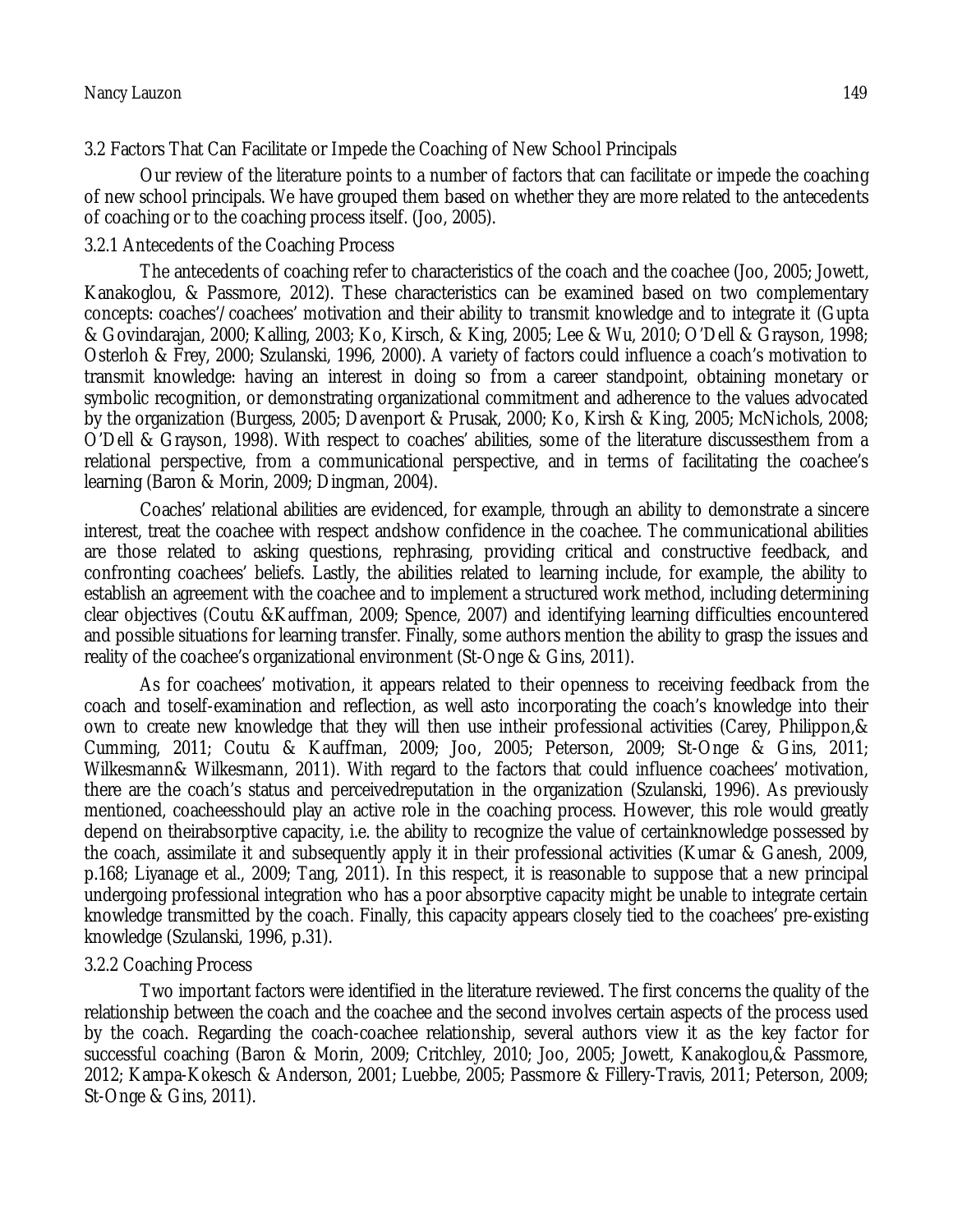Indeed, Visser (2010, p. 892) notes that:

[...] the relationship between coach and executive increasingly has received attention. Maintaining a strong and productive relationship with clients empirically has been identified as a critical success factor in successful coaching outcomes, slightly more than professional attitude and working methods of the executive coach.

As for the components of a quality relationship, several authors emphasize the trust that must develop between the coach and coachee (Gyllensten & Palmer, 2007; Jones & Spooner, 2006; Jowett, Kanakoglou,& Passmore, 2012; Luebbe, 2005). Some of them even consider it the key factor in the quality of thisrelationship (Luebbe, 2005). In terms of its conceptualization, this trust appears to have two main facets: one emotional and the other cognitive. The emotional facet, often referred to as a benevolent trust (Abrams, Cross,& Levin, 2002 *in* Keshavarz-Nia, 2011; Keshavarz-Nia, 2011), can be defined as the degree to which a coach appears to want what is best for the coachee without looking to benefit. Synonyms such as loyalty, frankness and caring support are used (Mayer, Davis, &Schoorman1995). With respect to the cognitive facet, it refers to coaches' ability to keep their commitments relative to transmitting knowledge and the coachee's learning. The factors that can help develop this trust include transparency and assurance that the coach will maintain confidentiality as well as clarification of the limits of this confidentiality (Gyllensten & Palmer, 2007). The reputation of the experienced executive transmitting the knowledge, in this case the coach, also plays a part in the development of this trust, a reputation that relies in particular on the value placed on the coach's previous actions (Rao, 1994), past professional performance, and overall competency or specific skills related to particular duties or responsibilities (Lucas & Ogilvie, 2006). This reputation seems to depend as well on colleagues' comments and the assessment of past interactions with other employees (Child & Rodrigues, 1996 *in* Lucas & Ogilvie, 2006; Shenkar & Yochtman-Yaar, 1997). Regarding the more specific role played by this trust in the relationship, Wales (2003) notes that it enables the development of a safe, supportive environment where the coachee's fear and anxiety can be addressed. Furthermore, one could argue that when this trust is prevalent, coacheswould be more willing to share their knowledge with their coachees and the coacheeswould be more open to receiving it and integrating it into their work practices (Andrews & Delahay, 2000; Joia & Lemos, 2010; Srinivas, 2000 *in* Sichinsambwe, 2011; Mayer*,* Davis,& Schoorman, 1995; Tsai & Ghosal, 1998 *in* Sichinsambwe, 2011).

This trust would also promote the creation of a common language between the parties, thereby facilitating the transmission of knowledge (Perez-Nordtvedt et al., 2008). In a similar perspective, attributes such as respect, collaboration and mutual commitment are also included in these positive characteristics of the relationship(Jowett, Kanakoglou,and Passmore, 2012; Ting & Hart, 2004 *in* Baron & Morin, 2010).

With respect to the approach taken by coaches, some authors highlight the importance of using a structured process (Bush, 2005*in* Passmore & Gibbes, 2007; Wasylyshyn, 2003),a key factor of which would be the establishment of clear objectives,sincethis would enable coachees to self-regulate and would provide them with an indication of what constitutes an acceptable level of performance (Gyllensten & Palmer, 2007; Spence, 2006). In this regard, Feggetter (2007, p. 155) notes: "As coaching is a goal-focused process (…), goal attainment represents a key dependent variable for any coaching intervention." Additionally, for the process to work, the coach and coachee must have time and asuitable location for their meetings. More concretely, they need sufficient time to experiment, reflect and discuss(Fahey & Prusak, 1998; Haldin-Herrgard, 2000; Leonard & Sensiper, 1998; Riege, 2005; Roberts, 2000). They must also have access to a meeting place for both formal and informal discussions (Davenport & Prusak, 2000).

#### **4. Method**

Given this study's general objective, the approach chosen is qualitative (Creswell, 2013) and descriptive (Creswell, 2013). The data-gathering tool is a semi-structured interview.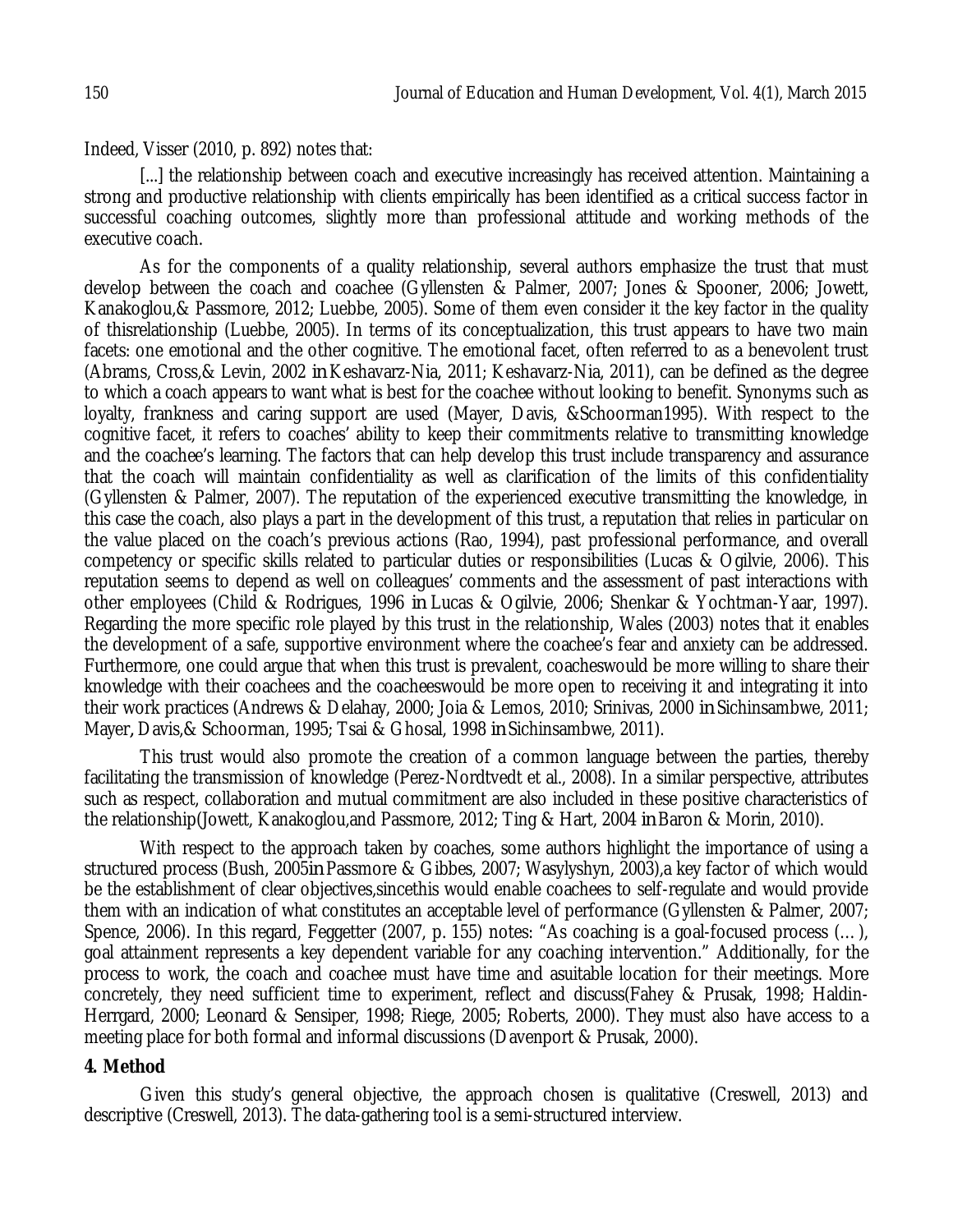The interview framework, which was pre-tested, is based on our review ofthe literature on executive coaching, the guidance and support in the fields of administration and educational administration provided tonew school principals during their professional integration, and transmission of knowledge from a more experienced employee to one who is less experienced. A total of five school boards in the same large region of Québec, Canada participated in this study. In each school board, the person responsible for the coaching provided tonew principals duringtheir professional integration was asked to identify a certain number of coaches. The sampling was based on the criteria of expertise and voluntary participation (Sekaran& Bougie, 2013). Furthermore, the principals interviewed had to be coaching or have coached new school principals at the time of the study in one of the five participating school boards.

The interviews, which lasted 45 to 75 minutes, were conducted in person at the coaches' workplace. Each interview was recorded and transcribed (verbatim). A total of 33 coaches were interviewed. This number made it possible to achieve information saturation (Karsenti & Savoie-Zajc, 2011). Content analysis was carried outusing the software application QDA Miner with predefined categories based on the theoretical framework and emerging categories. An inter-rater approach was utilized for the analysis.

#### **5. Results and Discussions**

#### 5.1 The Positive Impacts Expected From Executive Coaching

In order to identify the positive impacts expected from coaching, the study focused on the objectives targeted by the coaches. Our analysis indicates that a majority of them have no explicit objectives for the coaching they provide to new school principals during their professional integration. Furthermore, a very small number of them indicate that this subject is addressed at the beginning of or during the coaching process. One coach stated: "Honestly, I've never stopped to think about it. I've done my coaching with my coachees with the aim of meeting their needs." A number of coaches explain this situation by the fact that the expectations for the coaching communicated to them by their school board are more or less formal, even nonexistent in certain cases. Some coaches note, however, that even though their school board has no formal expectations and they themselves do not define explicit objectives with their coachee, they nevertheless aim to have the coachee master all of the documents related to managing the school'shuman resources (e.g. the role of each category of employees) and financial, material and technological resources. The topics covered also include the school's culture and knowledge of the roles of the various school board departments. Finally, one coach indicated that the mandate is broad, that it involves helping the coachees develop their skills, and another coach mentioned that, in his opinion, it consists of training, guiding and orienting a personundertaking a school-management career. That said, the vast majority of the coaches noted that it is very difficult for them to monitor the coachee's progress given that they do not set any explicit objectives. Several said they used their intuition to evaluate the progress and noted that theyare therefore "in the realm of impressions."Some stated that they have to rely on what they are told by the coachee, "on the coachee's the word." So they will try to evaluate the coachee "from the way he talks about his experiences."

Some coaches nevertheless point to indicators, which after analysis, have been grouped as follows: 1) indicators related to the coachee's gradual adoption of a management posture and credibility as a school principal; 2) indicators related to the nature of the problems presented by the coachee and the coachee's analytical ability; 3) indicators specific to the coachee's reported impact in the coachee's environment; 4) indicators related to the coachee's self-evaluation of his/her actions relative to particular problems.

These comments are thus in line with those of authors who state that the general goal of executive coaching is to develop the manager's professional competencies, individual performanceor feeling of effectiveness (Baron & Morin, 2009).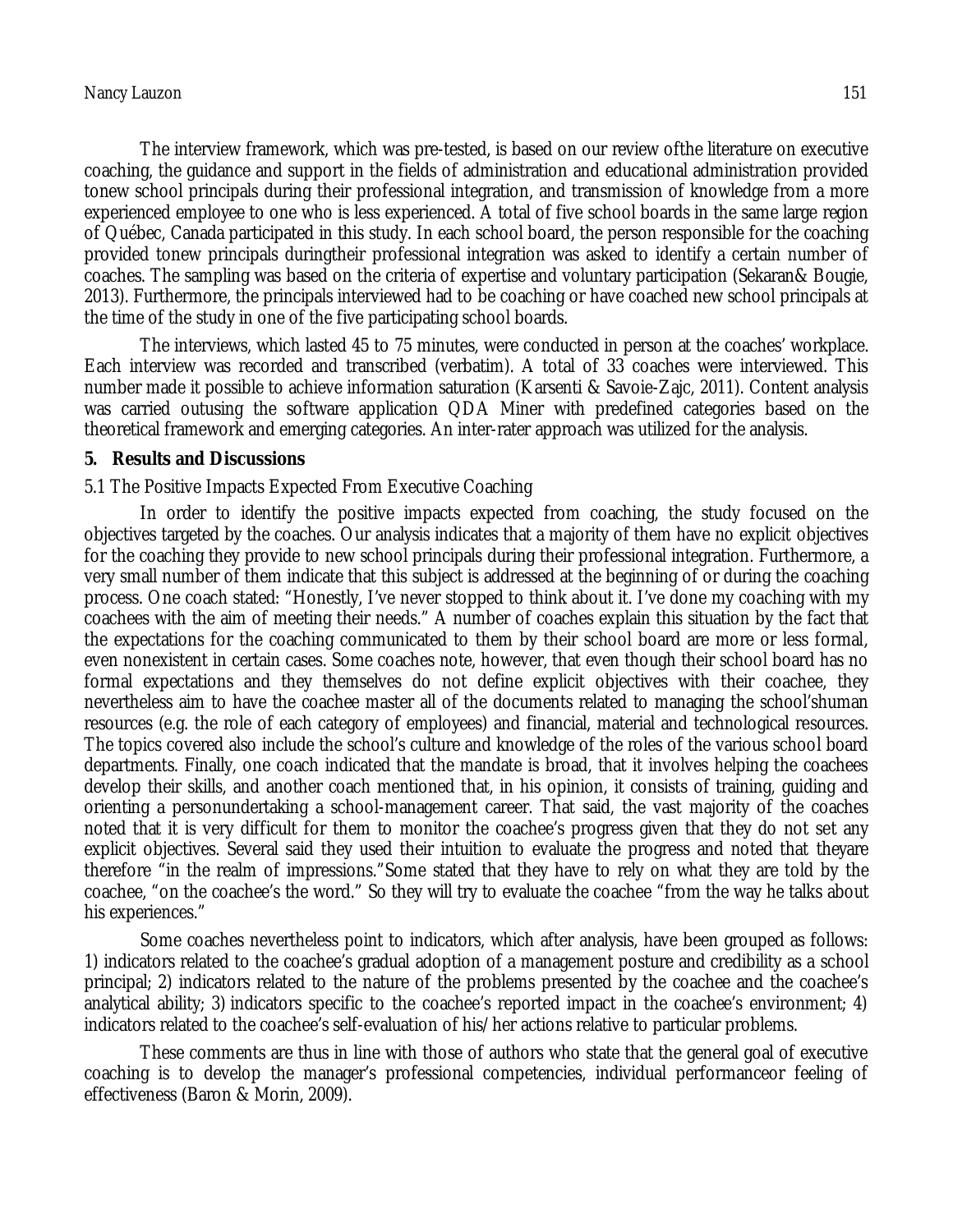As a result, the coaches endeavour to transmit to the coachees knowledge that they think is necessary to manage the school's various resources, inform the coachees of the support available from the school board to accomplish their mission, and help the coachees manage situations perceived as problematic for them. However, there generally does not seem to be any indications from the school board regarding the specific knowledge to be transmitted and the professional situations that new principalsneed to master their during professional integration to demonstrate performance.Furthermore, owing to the lack of specific objectives, coaches' evaluation of a coachees' progress is stilloften intuitive and informal.

### 5.2 Factors That Facilitate Coaching

#### 5.2.1 The Coach and the Coachee

As for the coaches and, more specifically, their sources of motivation, the elements most often cited were to feel useful and offer assistance to the coachee that they themselves did not receive when starting out as a school principal. Other reasons mentioned included the opportunity to reflect on their own practices, further develop their management skills, and obtain recognition from the coachee as well as from the school board in certain cases. Our analysis therefore suggests that facilitating the coachee's performance through a successful professional integration and receiving symbolic recognition from the coachee and the school board can be sources of motivation for the coaches, as noted by some of the authors reviewed.

At the same time, the results also suggest another possible source of motivation to be added to the theoretical framework that was not indicated in the literature reviewed: the opportunity for the coaches to strengthen their management skills and reflect on their professional practices through their discussions with and the questions from the coachee. It is an element that supports the perspective that coaching appears to be a process in which organizational actors discuss ideas, receive knowledge and are influenced by the other's experience, as suggested by Van Wijk et al. (2008). Regarding the coaches' perception of having the abilities to play this role, the three categories of skills discussed in the literature, namely relational skills, communicational skills and the ability to facilitate the coachee's learning (Baron et Morin, 2009), were mentioned at one point or another during the interviews. In this regard, some coaches mentioned that certain relational skills were necessary in order to establish and develop a relationship of trust with the coachee. As for communicational abilities, these seem to be influenced by the fact that certain coaches received training on asking questions, listening and rephrasing. Finally, with respect to learning-related skills, some coaches indicated that they must be able to identify the coachee's strengths and weaknesses, guide the coachee and provide structured feedback. Some coaches also consider their knowledge of the coachee's work environment an asset.

As for the coachee's characteristics, this aspect was less often discussed by the coaches. Some of them nevertheless talked about elements related to the coachee's motivation and others about the coachee's abilities. A number of coaches affirmed that the coachee's commitment is the first factor of success in coaching, even an essential condition. On this subject, one coach mentioned: "She was ready, very organized and very professional. She asked questions, she took notes... she had prepared all of her questions ahead of time. It was part of her profile. She is very meticulous. It was helpful." Concerning the coachee's abilities, one coach also mentioned a capacity for introspection and reflection.

#### 5.2.2 The Coaching Process

As indicated by the literature reviewed, the element of trust within the relationship between the coach and coachee appears to be fundamental for all of these coaches. This trust is linked to a relationship where the coach does not judge the coachee and frankness, honesty, confidentiality, transparency and mutual respect prevail.

Our analyses suggest it is more so the emotional dimension that is highlighted here by the coaches. Some used the term "chemistry" to qualify this trust or referred to the presence of shared values.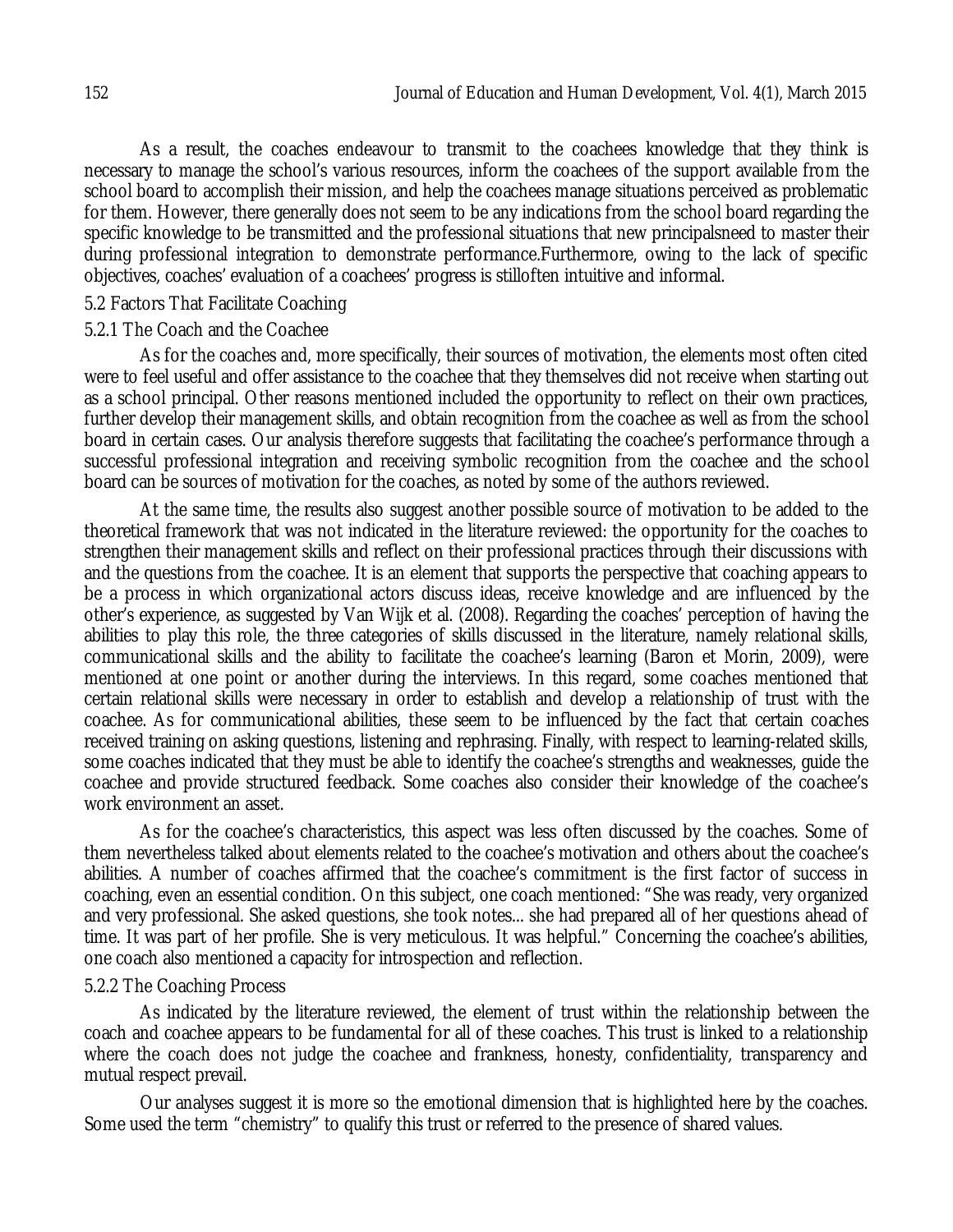#### Nancy Lauzon 153

Their comments can therefore be related tothe expression "working alliance" introduced by Baron and Morin (2009). That said, a few coaches still emphasized the coach's credibility as a factor in enabling the development of trust in the relationship. One of them indicated that this credibility is tied to the coach's knowledge of the main aspects of a school's management. Another mentioned:

[...] The coachee has to feel the coach is credible. It's the first thing. So you have to develop this relationship because, seeing as we didn't know each other at all, she had never heard of me... seeing as she wasn't in my team or in my school board, she didn't know that I was someone recognized in my workplace... She had to realize that I am someone with judgement, someone who would be able to help her develop.

Regarding the coaching process, some coaches emphasized the importance of a certain formalization of the process. In this respect, our analysis highlighted the relevance of establishing organizational objectives for the process of coaching new principals during their professional integration. One coach mentioned that this enabled him to link his actions to the organization's objectives. Certain coaches also noted the importance of defining each person's roles and objectives, of establishing a working framework from the outset and adhering to it throughout the year. In a similar perspective, a number of coaches pointed to the importance of structuring the meetings by setting an agenda. In this respect, some coaches who had received coaching trainingindicated that it had enabled them to clarify what they were going to work on while coaching and what they needed to put in place to accomplish that.

Other coaches emphasized the fact that not having to evaluate the coachee was very positive because it promoted trust between them and their coachees and made it possible to maintain confidentiality. In a similar vein, the majority of the coaches indicated that they did not need to formally report on their coachees' progress or performance. Finally, some coaches asserted that the fact the choice of coach is not imposed on the coachee promotes the development of a relationship of trust. Some even went so far as to say it ensured success.

#### 5.3 Factors That Impede Coaching

#### 5.3.1 The Coach and the Coachee

Several coaches indicated that the factors likely to hinder coaching were in fact the absence of the factors for success. With respect to the coach, some mentioned poor skills in communicating and in facilitating the coachee's learning. For example, in the first case, a coach might have difficulty giving structured feedback, and in the second, a coach might impose his/her ideas on the coachee instead of helping the coachee progress and learn. A number of coaches also pointed to the coachee's attitude as a factor that could impede the coaching process. Some mentioned, for example, situations where the coachee does not seem to "take the coaching seriously," feels that s/he "already knows everything," is not very receptive to the coach's suggestions, is afraid of being judged, or is not ready to deal with the problems the coachee is encountering in performing his or her duties. On this topic, one coach stated: "The desire to get involved... If I find myself with someone [and] that person is unwilling to make an effort, to get involved, to move the school forward, to share a vision, that becomes a problem. At that point, it is very difficult." These results thussupport the importance of the coachee playing an active role and being committed and motivated to learn (Carey, Philippon and Cumming, 2011; Coutu and Kauffman, 2009; Peterson, 2009) and also the importance of certain coaching skills (Baron and Morin, 2009).

#### 5.3.2 The Coaching Process

The other main factors that impede coaching noted by the coaches have to do with the coachcoachee relationship and with certain characteristics of the coaching mechanism. Concerning the relationship, the most often cited problems were those related to trust.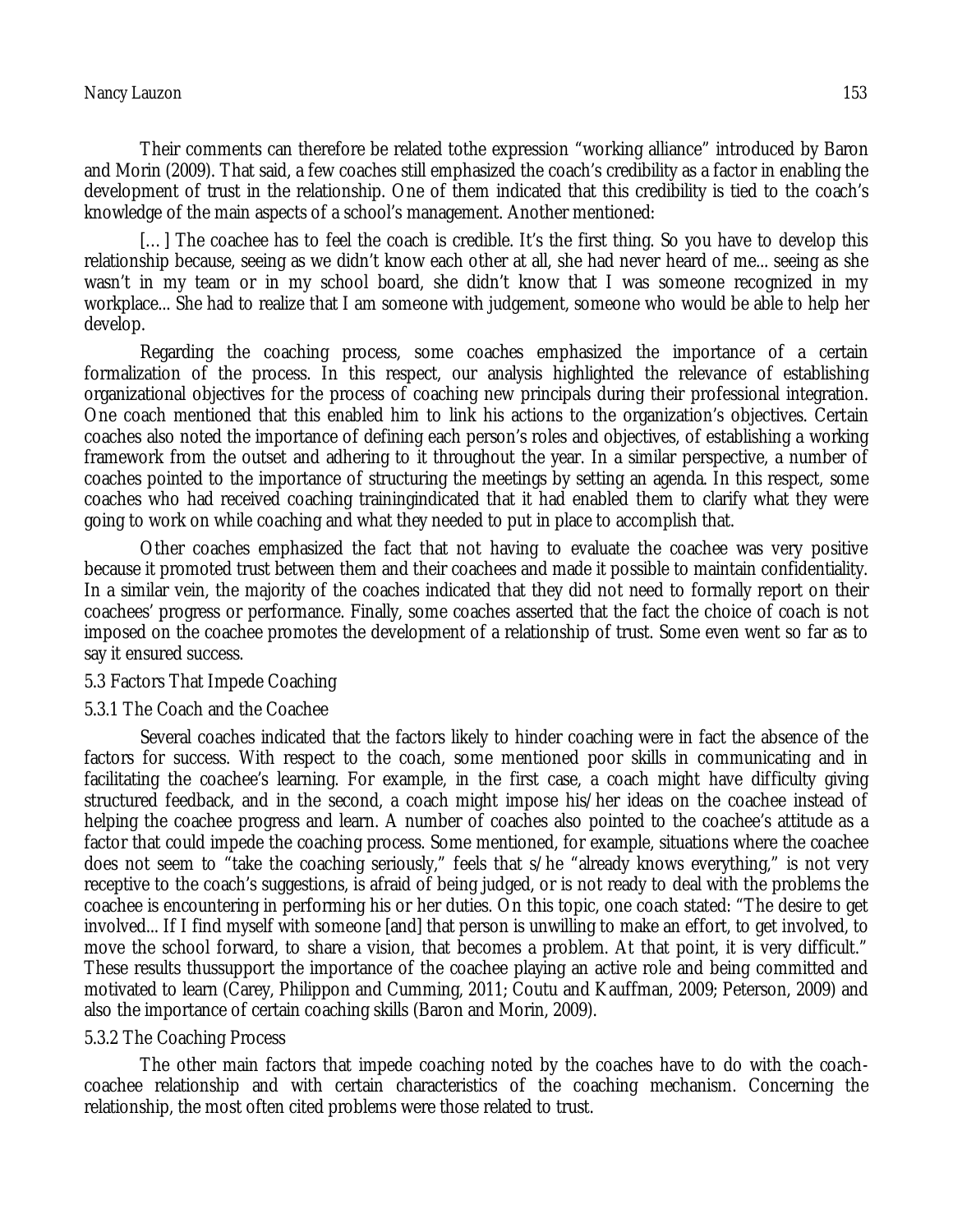On that subject, one coach mentioned: "If the element of trust isn't there, I think it will be very difficult... because of fear of being judged or not being good enough, I think it won't work at all*.*" Another coach insisted on the importance of confidentiality, as Gyllensten and Palmer (2007) noted following their work. This coach stated:

The risk of confidentiality being broken, I think that has a negative impact. I had a relationship with a mentoree that was difficult to establish because, according to him, I was one of hisboss's colleagues and I think he was concerned about that.

He didn't really know me and it took a long time to build that relationship of trust with him.

As for the coaching mechanism, several coaches noted difficulties related to the fact that they do not know the school board's expectations relative to coaching newprincipals during their professional integration. One coach stated:

I think we should have clear parameters. Among other things, what are the school board's expectations for the coaches?Do they have specific expectations? Right now, we do as we see fit. Going forward, do they have expectations or not? I imagine they do; it's impossible for them not to have any. What do you expect? [...] you expect us to be able to do what, to lead the coachee to what point? Just how far can we go?

This absence of expectations combined with the absence of clear objectives for coaching new principals during their professional integration further creates difficulties in terms of monitoring the coachee's progress and enabling the coaches to evaluate the impacts of their coaching. Other factors cited as impeding the coaching processwerea lack of organization during coaching meetings, including not having an agenda, and a lack of tools and training to support the coaching process (decision tables, guidelines, etc.). On this topic, one coach indicated that it wouldbe interesting: to have training or maybe even work tables that would tell uswhat topics to cover during the first meeting and to maybe include some sort of grid that we could use to monitor improvement, progress.

Finally, additional factors noted were infrequent meetings, a shortage of time for the coach or coachee owing to their workloadand the daily emergencies to be managed, confidentiality problems related to the location of the coaching meeting, and the distance between the coach's and coachee's schools.

## **6. Possible Opportunities for Improvement**

This study offers insight into coaches' perceptions regarding the factors that can facilitate or impede the coachingprovided tonew school principals during their professional integration, factors which can be grouped according to whether they relate more to characteristics of the coaches, characteristics of the coachees, the coach-coachee relationship, orthe coach's approach.

Determining these factors allows us to identify a number of possible opportunities for improving the coaching offered to new principals. A more in-depth analysis suggests that some parameters of the coaching mechanism might have an impact on the facilitating/impeding factors. More concretely, these parameters correspond, for example, to the coach-selection process, the support and training available to coaches, and the recognition given to them. As will be discussed, these parameters could in turn influence certain characteristics of the coach, including the coach's abilities, certain characteristics of the coachee, including motivation, the quality of the coach's approach and the coach's credibility—an aspect that bears on the quality of the coach-coachee relationship. Given the school boards' decisional power relative to these parameters, examining theopportunities for improvement seems all the more relevant.

More specifically, in light of the study results, two main parameters of the coaching mechanism are examined here: the objectives targeted by the mechanism and the support provided to the coaches. Firstly, the study results underscore the importance of specifying the objectives for coaching new principals.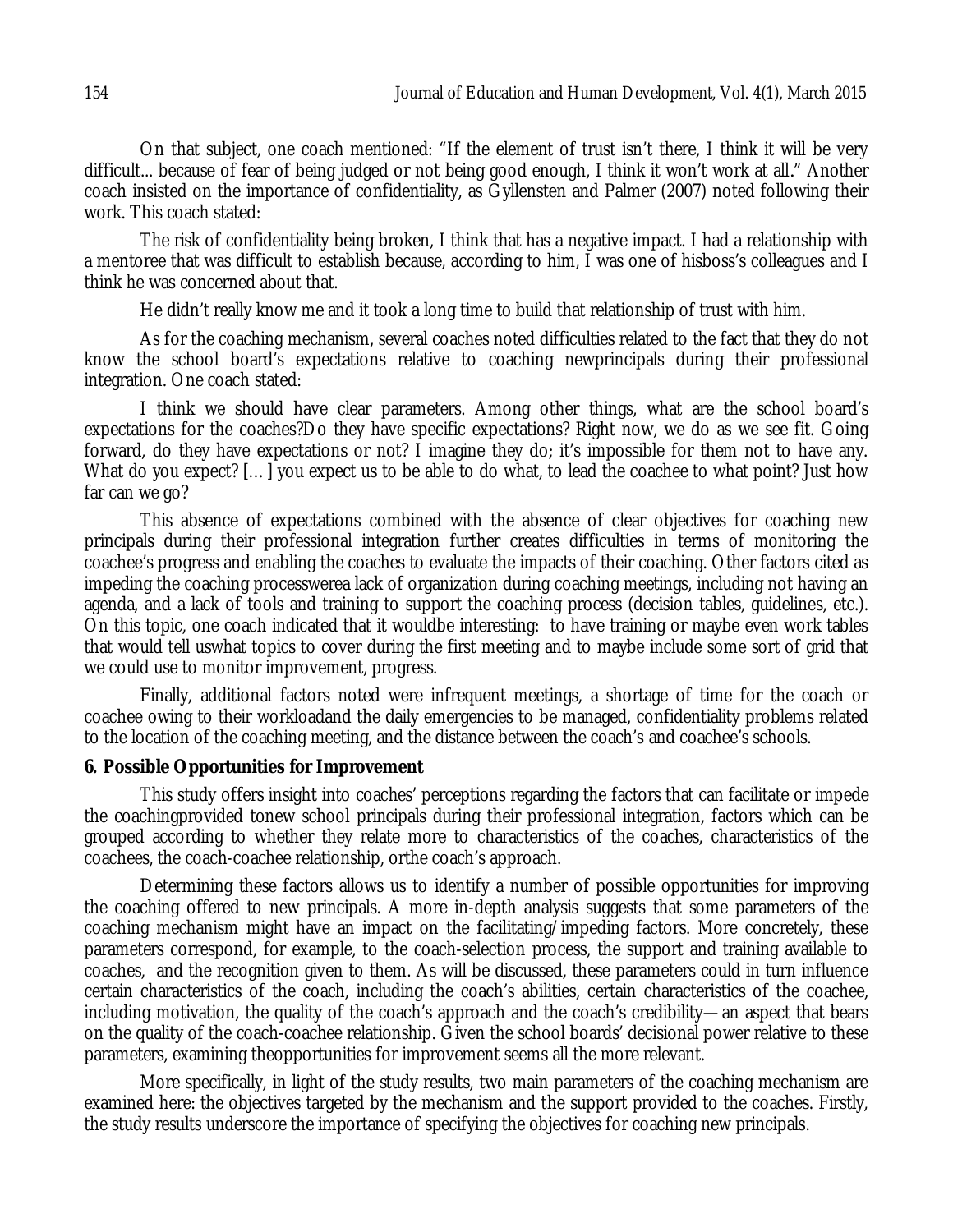#### Nancy Lauzon 155

 $\overline{a}$ 

These objectives can be articulated in terms of two complementary levels: a strategic level and a more operationalone. At the strategic level, it appears essential that school board senior management<sup>s</sup>clearly state their expectations regarding the coach's expected role, identify a certain number of professional situations that the coach must work on with the coachee in order to develop the coachee's "competent action" and, finally, determine relevant knowledge that the coach should transmit to the coachee. Establishing these strategic objectives should make it possible to better define and then explicitly communicate the performance expected of new principals during their professional integration, not only to the coach and the coachee but also to the coachee's immediate superior, who will have to evaluate the coachee. Note that this exercise could also serve as an opportunity for a process of collective reflection and mobilization, leading senior management to ask themselves questions and consult the members of the organization in order to determine the professional situations that new school principalsneed to master during their professional integration and the management practices that theymustemploy to participate in the organization's mission of retaining studentsand ensuring their success.

Determining these strategic objectives would also make it possible to clearly identify the selection criteria to use for potential coaches. In this respect, several experienced principals who participated in the study did not know why they had been chosen to play a coaching role. Asked about it, some reasoned it musthave been because they had a profile that corresponded to what the school board wanted, but they could not provide any further clarification. A more targeted selection of principals asked to play a coaching role would most likelyalso contribute to influencing their perceived credibility, owing to the fact that they would be chosen based on their expertise in the areas valued by the school board. And as has been mentioned, this credibility can have an effect on the development of a relationship of trust between the coach and coachee, a factor perceived as fundamental to the success of executive coaching. Furthermore, this more targeted selection could contribute to the school board's symbolic recognition of the experienced principals chosen as coaches, by presenting them as models in the organization. And as some studies indicate, this recognition can be a source of motivation for coaches.

At the operational level, namely that of the coach's approach, the strategic objectives determined by the school board's senior management should not only enable the coaches to better delineate their role but also help them define the objectives of the coaching process, in cooperation with their coachees, and monitor the coachees' learning progress relative to the objectives. These objectives should also allow the coachees to self-regulate throughout their learning process and provide them with a source of motivation relative to their professional development. As a result, the topics discussed during the meetings would no longer be confined to the problems submitted by the coachee but would also be determined based on strategic directions defined by the school board.

Secondly, the study results suggest that the competencies required to play a coaching role with new principals during their professional integration can be approached from two perspectives: the competencies related to the function of school manager and those pertaining to a guidance and support role. With regard to the first category of competencies, as has been mentioned, they are greatly dependent on the objectives targeted by the school board relative to a principal's "competent action." Experienced principals can therefore rely on their professional experience as managers, on the expertise they have developed and that contributes to their credibility.

As for the second category of competencies, it seems important that the school board offer support to the experienced managers serving as coaches so they can deepen their understanding of the coaching models and approaches and strengthen certain abilities relative to asking questions, rephrasing, providing critical and constructive feedback, and confronting coachees' beliefs.

<sup>5</sup>School board senior management is comprised of a director general (DG) and deputy directors general (DDG).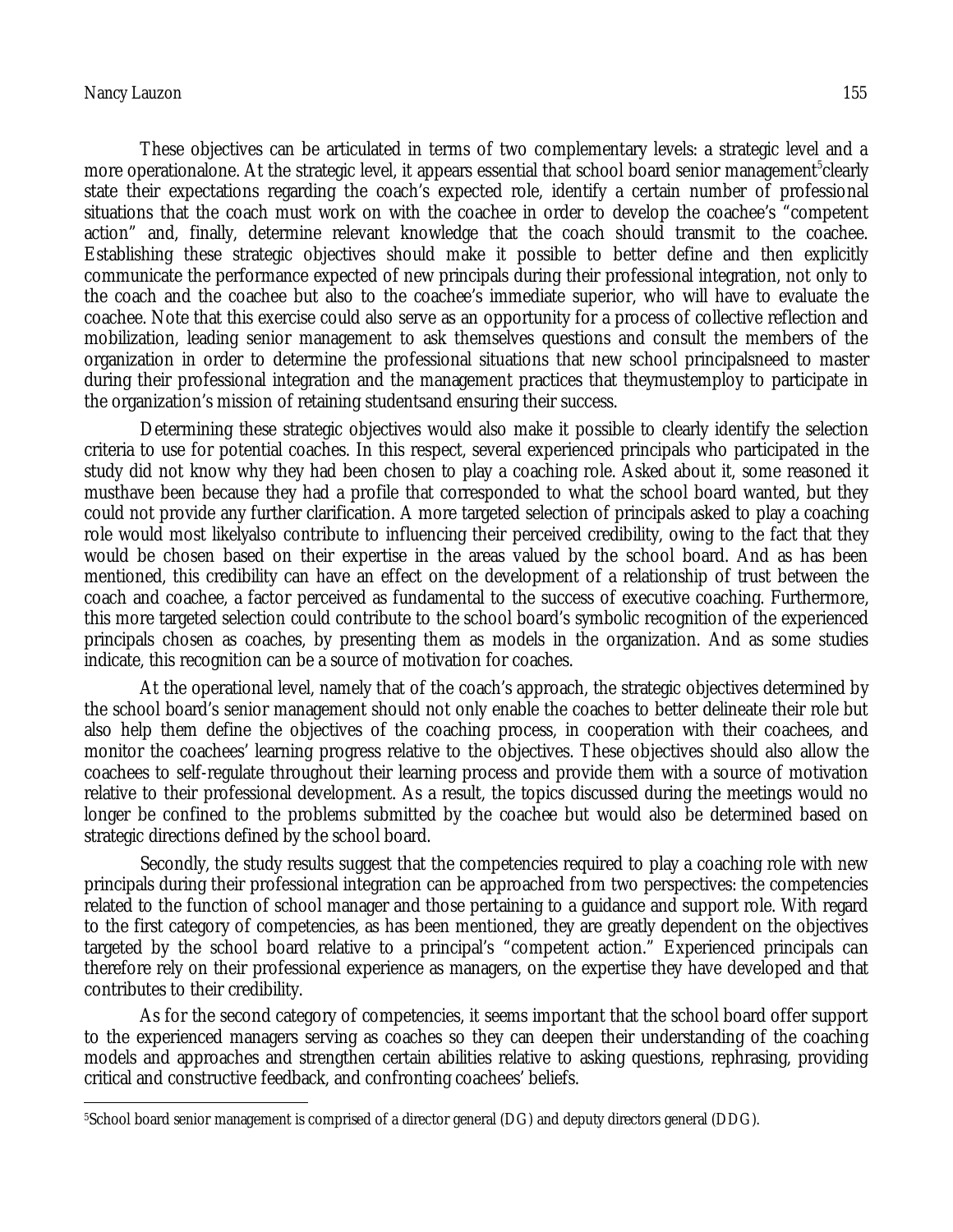The abilities related to the coachee's learning should also be considered, namely how to establish an agreement with the coachee, determine clear, motivating objectives, and identify learning difficulties encountered and possible situations for learning transfer. Finally, there are a variety of possible approaches for offering this support. Some coaches suggest short presentations, others propose setting up codevelopment groups, while others mention the possibility of engaging the services of someone experienced in the field of coaching.

### **7. Research Limitations and Avenues**

This study comprises a number of limitations, including the fact that it focuses on the coaches' perceptions. Therefore, in subsequent stages of this research program, work will be done to determine the perceptions of the other parties affected by the coaching of new principals during their professional integration, including the coachees (new principals), the individuals responsible for the coaching mechanisms (Human Resources management), and school board senior management. Another limitation of this study concerns the makeup of the sampling: the school boards that participated in the study were those that had assigned coaches. This study also raises research questions, some of which would call for a more of quantitative approach. These questions include: To what extent can the results relative to those factors perceived by the coaches as being able to facilitate or impede the coaching of new principals during their professional integration be generalized? And would some of these factors have a greater potential impact than others on the success of the coaching process? Finally, given the importance placed on the quality of the coach-coachee relationship, it would undoubtedly be relevant to gain abetter understanding of the factors that contribute to developing this relationship.

### **References**

- Andrews, K. M., & Delahay, B. L. (2000). Influences on knowledge processes in organizational learning: the psychosocial filter. Journal of Management Studies, 37, 797-810.
- Bacon, T. R., & Spear, K. I. (2003). Adaptive coaching: The art and practice of a client-centered approach to performance improvement. Palo Alto: Davis-Black.
- Baron, L., & Morin, L. (2009). The Coach-Coachee Relationship in Executive Coaching: A Field Study. Human Resource Development Quarterly, 20, 1.
- Baron, L., & Morin, L. (2010). Le coaching des gestionnaires. Mieux le définir pour mieux intervenir. Gestion, 1(35), 47-55.

Brown, L. I. (2001). A meta-analysis of research on the influence of leadership on student outcomes. (3110265 Ph.D.), Virginia Polytechnic Institute and State University, Ann Arbor. Retrieved from http://ezproxy.usherbrooke.ca/login?url=http://search.proquest.com/docview/304729141?accountid=13835 ProQuest Dissertations & Theses Full Text database.

- Burgess, D. (2005). What motivates employees to transfer knowledge outside their work unit? Journal of Business Communication, 42, 324-348.
- Calman, R. C., & Laforest, P. (2010). Explorer les caractéristiques sous-jacentes des écoles à rendement élevé. Toronto: Imprimeur de la Reine pour l'Ontario.
- Carey, W., Philippon, D. J., & Cumming, G. C. (2011). Coaching models for leadership development an integrative review. Journal of Leadership Studies, 5(1), 51-69.
- Cotton, K., &Association for Supervision and Curriculum Development, A. V. A. (2003). Principals and student achievement: What the research says.
- Coutu, D., & Kauffman, C. (2009). What can coaches do for you? HBR Research report. Harvard Business Review. 1, 91- 97.
- Creswell, J. W. (2013). Research design: Qualitative, quantitative and mixed methods approaches (4th ed.). Thousand Oaks: SAGE Publications.
- Critchley, B. (2010). Relational coaching: taking the coaching high road. Journal of Management Development, 29(10), 851- 863.
- Davenport, T. H., &Prusak, L. (2000). Working knowledge. How organizations manage what they know. Boston: Harvard Business School Press.
- Dingman, M. E. (2004). The effects of executive coaching on job-related attitudes. Doctorate thesis. School of Leadership Studies. Regent University, VA.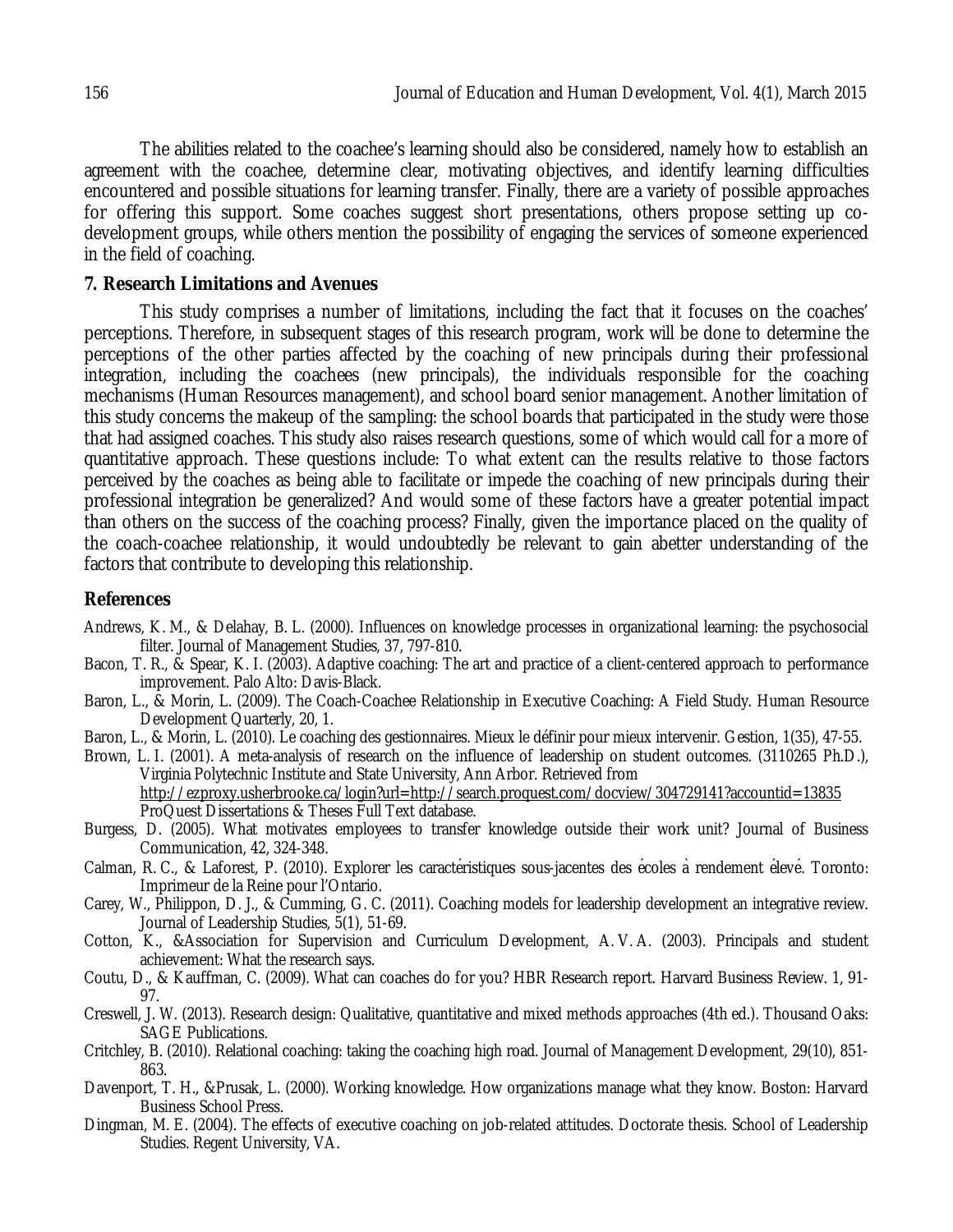- Douglas, C., & Morley, W. (2000). Executive coaching, an annotated bibliography. Greensboro: Center for Creative Leadership.
- Dumay, X. (2009). Origins and consequences of schools' organizational culture for student achievement. Educational Administration Quarterly, 45(4), 523-555.
- Endrizzi, L., & Thibert, R. (2012). Quels leaderships pour la réussite de tous les élèves? Dossier d'actualité, Veille et analyses, 73, 28. [Online] Available: http://ife.ens-lyon.fr/vst/DA-Veille/73-avril-2012.pdf.
- Fahey, L., &Prusak, L. (1998). The 11 deadliest sins of knowledge management. California Management Review, 40(3), 265- 276.
- Feggetter, A. J. W. (2007). A preliminary evaluation of executive coaching: Does executive coaching work for candidates on a high potential development scheme? International Coaching Psychology Review, 2(2), 129-142.
- Gupta, A. K., &Govindarajan,V. (2000). Knowledge flows within multinational corporations. Strategic Management Journal, 69, 44-60.
- Gyllensten, K., & Palmer, S. (2007). The coaching relationship: An interpretative phenomenological analysis.International Coaching Psychology Review, 2(2), 167-177.
- Haldin-Herrgard, T. (2000). Difficulties in diffusion of tacit knowledge I organisations. Journal of Intellectual Capital, 4, 357-365.
- Hallinger, P., & Heck, R. H. (1998). Exploring the principal's contribution to school effectiveness: 1980-1995. School Effectiveness and School Improvement, 9(2), 157-191.
- Joia, L. A., &Lemos, B. (2010). Relevant factors for tacit knowledge transfer within organisations. Journal of Knowledge Management, 14(3), 410-427.
- Jones, G., & Spooner, K. (2006). Coaching High Achievers. Consulting Psychology Journal: Practice and Research, 58(1), 40-50.
- Joo, B. K. (2005). Executive Coaching: A Conceptual Framework From an Integrative Review of Practice and Research. Human Resource Development Review, 4(4), 462-488.
- Jowett, S., Kanakoglou, K., & Passmore, J. (2012). The Application of the 3+1Cs relationship model in executive coaching. Consulting Psychology Journal: Practice and Research, 64(3), 183-197.
- Kalling, T. (2003). Organization-internal transfer of knowledge and the role of motivation: A qualitative case study. Knowledge and Process Management, 10, 115-126.
- Kampa-Kokesch, S., & Anderson, M. Z. (2001). Executive coaching: A comprehensive review of the literature. Consulting Psychology Journal: Practice and Research, 53(4), 205-228.
- Karsenti, T., & Savoie-Zajc, L. (2011). La recherche en éducation : étapes et approches. Montréal: ERPI.
- Keshavarz-Nia, N. R. (2011). A qualitative study on knowledge transfer among members of the United States Intelligence Community. Dissertation, Washington: George Washington University.
- Kilburg, R. R. (1996). Toward a conceptual understanding and definition of executive coaching. Consulting Psychology Journal: Practice and Research, 48(2), 134-144.
- Ko, D. G., Kirsch, L. J., &King, W. R. (2005). Antecedents of knowledge transfer from consultants to clients in enterprise system implementations. MIS Quarterly, 29, 59-85.
- Kumar, R. J. A., &Ganesh, L. S. (2009). Research on knowledge transfer in organizations: a morphology. Journal of Knowledge Management, 13(4), 161-174.
- Lauzon, N., & Corriveau, L. (2013). L'apprentissage expérientiel comme approche de coaching de directions d'établissement en insertion professionnelle. In É. Charlier, J. F. Roussel, & S. Boucenna (Eds.),Expériences des adultes et professionnalités des formateurs (pp. 91-102).Bruxelles: De Boeck.
- Lauzon, N., Roussel, J. F., Solar, C., & Bouffard, M. (2013) La transmission intraorganisationnelle des savoirs : une perspective managériale anglo-saxonne. Savoirs, 31, 9-48.
- Le Boterf, G. (2011). Apprendre à agir et à interagir en professionnel compétent et responsable. Éducation permanente, 188, 97-111.
- Lee, C. Y., &Wu, F. C. (2010). Factors Affecting Knowledge Transfer and Absorptive Capacity in Multinational Corporations. The Journal of International Management Studies, 5(118), 118-126.
- Leithwood, K., & Jantzi, D. (2006). Transformational school leadership for large-scale reform: Effects on students, teachers, and their classroom practices. School Effectiveness and School Improvement, 17(2), 201-227.
- Leithwood, K., & Seashore, Louis, K. (2011). Linking leadership to student learning. San Francisco: Jossey-Bass, An Imprint of Wiley.
- Leonard, D., &Sensiper, S. (1998). The role of tacit knowledge in group innovation. California Management Review, 40(3), 112-132.